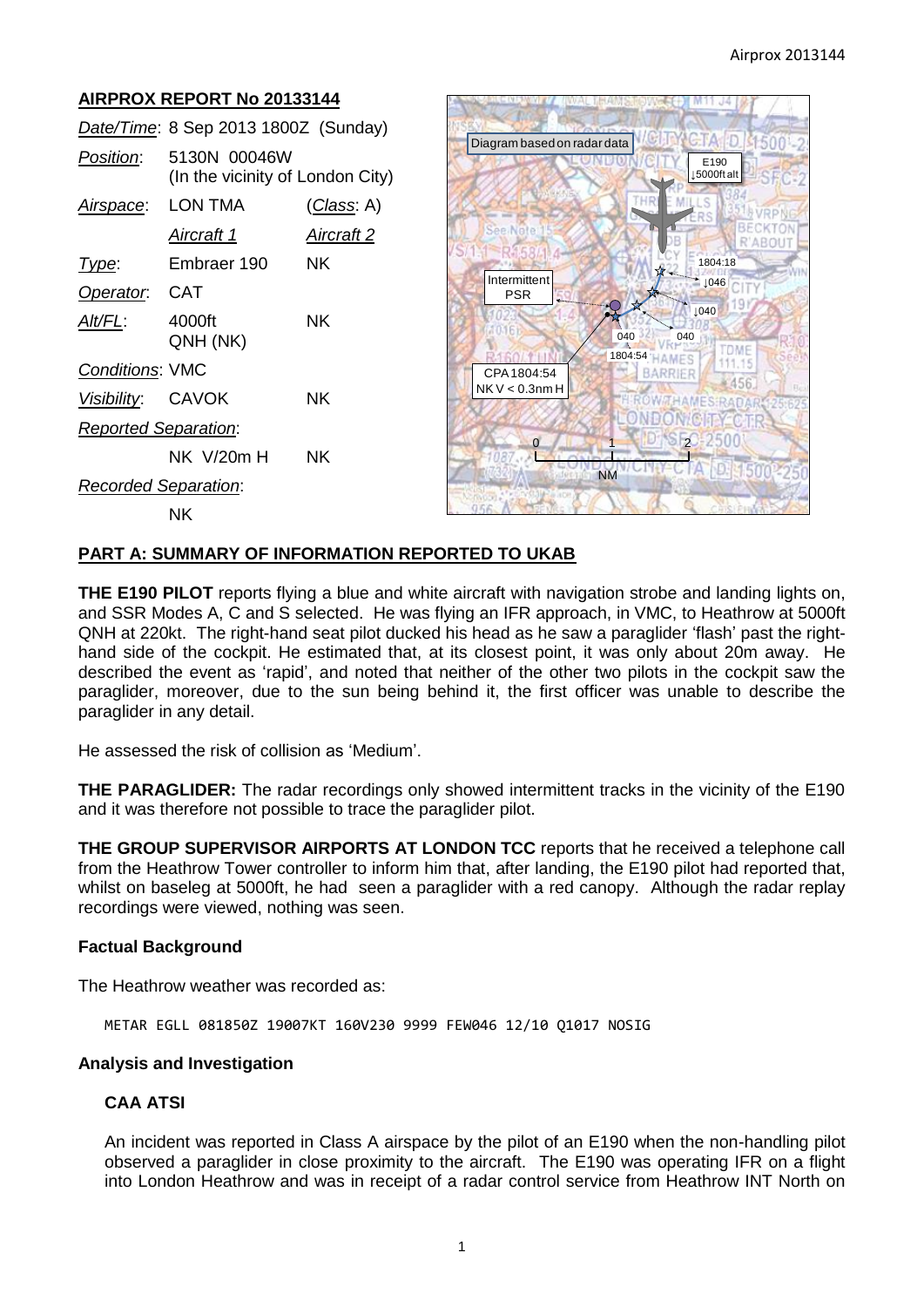frequency 119.725 MHz. ATSI had access to the pilot report, the written report from the Group Supervisor (Airports), and recorded area surveillance.

Using the Heathrow 10cm radar, an intermittent primary return can be seen to the right of the E190 as it positions on right base, although, because the contact is in the vicinity of Canary Wharf, it might also be possible that the return is a radar reflection from the tall buildings in the area (Figures 1 and 2). The incident was reported inside Class A controlled airspace; all aircraft are required to have a clearance to enter such airspace and a controller is not required to take action to avoid a position symbol that is not associated with a known aircraft unless radar-derived or other information indicates that an aircraft is making an unauthorised penetration of the airspace, is lost, or has experienced radio failure. Radar recordings could not definitively determine the presence of another aircraft in the vicinity.



Figure 1.



Figure 2

## **Summary**

.

On  $8<sup>th</sup>$  September 2013, at 1800, an E190 was on an IFR approach to Heathrow, in VMC, within Class A airspace. Whilst on baseleg, descending from 5000ft, the First Officer reported that a paraglider passed approx 20m away down the right hand side of the aircraft. The incident happened so quickly that no avoiding action was taken. It has not been possible to trace any such paraglider.